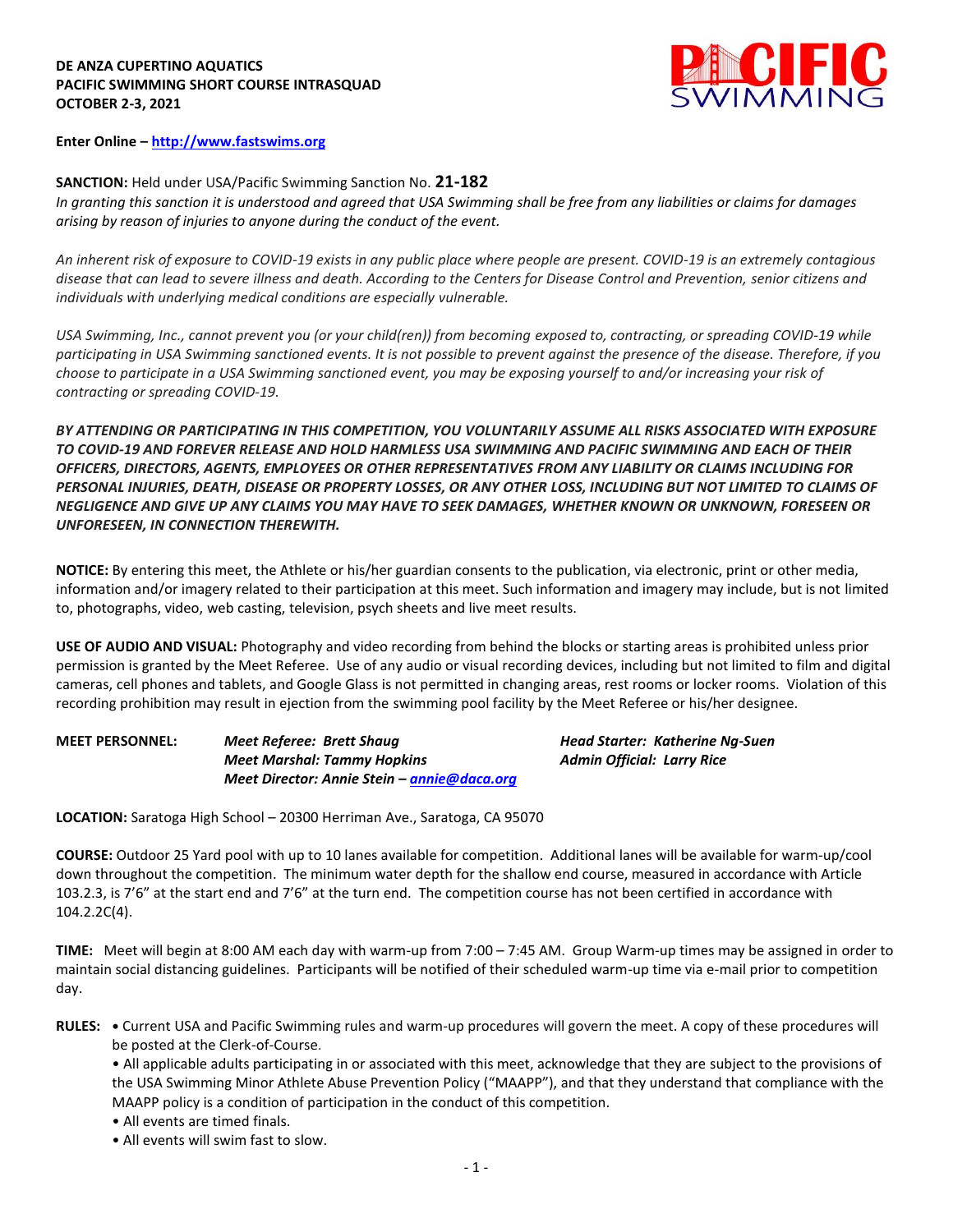- Athletes may enter a maximum of 3 individual events per day.
- A maximum of 225 athletes may compete in each session.
- Girls and Boys events may be combined at the discretion of the Meet Referee.

• Entries will be accepted until the number of splashes exceeds the estimated timeline, per the "Four-Hour Rule," based on the Athletes age and gender, or when the athlete cap is met, whichever occurs first.

**•** If local conditions warrant it the Meet Referee, with the concurrence of the Meet Director, may require a mandatory scratch down. Immediate cash refunds will be made for any mandatory scratches.

• The local facilities guidelines, restrictions and interpretations of the local public health guidelines shall be followed at this meet.

## • **All Coaches and Officials must wear their USA Swimming membership cards in a visible manner.**

**UNACCOMPANIED ATHLETES:** Any USA Swimming Athlete-Member competing at the meet must be accompanied by a USA Swimming Member-Coach for the purposes of Athlete supervision during warm-up, competition and warm-down. If a Coach-Member of the Athlete's USA Swimming Club does not attend the meet to serve in said supervisory capacity, it is the responsibility of the Athlete or the Athlete's legal guardian to arrange for supervision by a USA Swimming Member-Coach. The Meet Director or Meet Referee may assist the Athlete in making arrangements for such supervision; however, it is recommended that such arrangements be made in advance of the meet by the Athlete's USA Swimming Club Member-Coach.

**RACING STARTS:** Athletes must be certified by a USA Swimming member-coach as being proficient in performing a racing start or must start the race in the water. It is the responsibility of the Athlete or the Athlete's legal guardian to ensure compliance with this requirement.

**RESTRICTIONS:** • Smoking and the use of other tobacco products is prohibited on the pool deck, in the locker rooms, in spectator

- seating, on standing areas and in all areas used by Athletes, during the meet and during warm-up periods.
	- Sale and use of alcoholic beverages is prohibited in all areas of the meet venue.
	- No glass containers are allowed in the meet venue.
	- No propane heater is permitted except for snack bar/meet operations.
	- All shelters must be properly secured.
	- Deck Changes are prohibited.

• Destructive devices, to include but not limited to, explosive devices and equipment, firearms (open or concealed), blades, knives, mace, stun guns and blunt objects are strictly prohibited in the swimming facility and its surrounding areas. If observed, the Meet Referee or his/her designee may ask that these devices be stored safely away from the public or removed from the facility. Noncompliance may result in the reporting to law enforcement authorities and ejection from the facility. Law enforcement officers (LEO) are exempt per applicable laws.

 Operation of a drone, or any other flying apparatus, is prohibited over the venue (pools, Athlete/Coach areas, Spectator areas and open ceiling locker rooms) any time Athletes, Coaches, Officials and/or Spectators are present.

Operation of a drone, or any other flying apparatus, is prohibited over the venue (pools, Athlete/Coach areas, Spectator areas and open ceiling locker rooms) any time Athletes, Coaches, Officials and/or Spectators are present.

 Per COVID-19 facility protocols, spectators shall not be permitted on the pool deck. Parents may view their athlete's races from outside the pool fencing. Should facility restrictions allow for limited spectators on the pool deck, Meet Management will notify participants of new allowances.

**ELIGIBILITY:** • Athletes must be current members of USA Swimming and enter their name and registration number on the meet entry card as they are shown on their Registration Card. If this is not done, it may be difficult to match the Athlete with the registration and times database. The meet host will check all Athlete registrations against the SWIMS database and if not found to be registered, the Meet Director shall accept the registration at the meet (a \$10 surcharge will be added to the regular registration fee). Duplicate registrations will be refunded by mail.

• Meet is open only to qualified athletes registered with DACA. Qualified Athletes who are unattached but participating with DACA are eligible to compete.

- Entries with "NO TIME" will be ACCEPTED.
- Disabled Athletes are welcome to attend this meet and should contact the Meet Director or Meet Referee regarding any special accommodations on entry times and seeding per Pacific Swimming policy.
- The Athlete's age will be the age of the Athlete on the first day of the meet.

**ENTRY FEES:** \$40.00 flat fee per athlete. No refunds will be made, except for mandatory scratch downs.

**ENTRIES:** To enter go to **[http://www.fastswims.com](http://www.fastswims.com/)** to receive an immediate entry confirmation. This method requires payment by